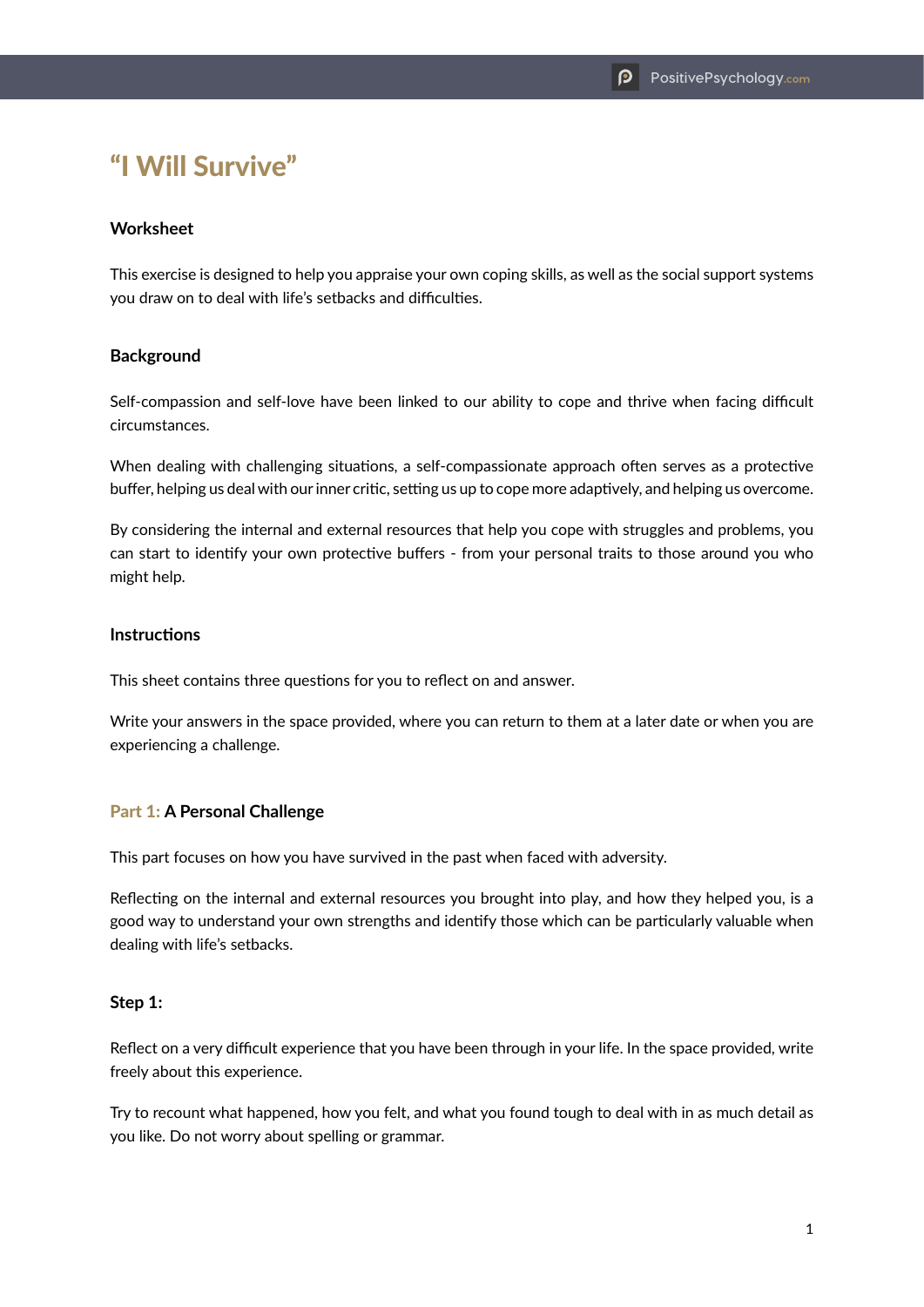## Part 2: **Your Coping Skills**

#### **Step 1:**

Consider now, what you did to survive this challenging time. Use the prompts, to help you, if it's necessary.

*Prompts:*

- What actions did you take?
- What internal and external resources did you draw on?
- What kind of help did you seek out?
- What helped you survive or overcome your difficulties?
- What didn't?

### **Step 2:**

Reflecting in particular on your own personal resources, and on this particular difficulty, what skills did you personally use to get through adversity?

#### *Prompts:*

- What strengths helped you get through this time?
- What capabilities or personal traits were especially useful?
- What skills are you proud of having implemented?
- How did they help you?